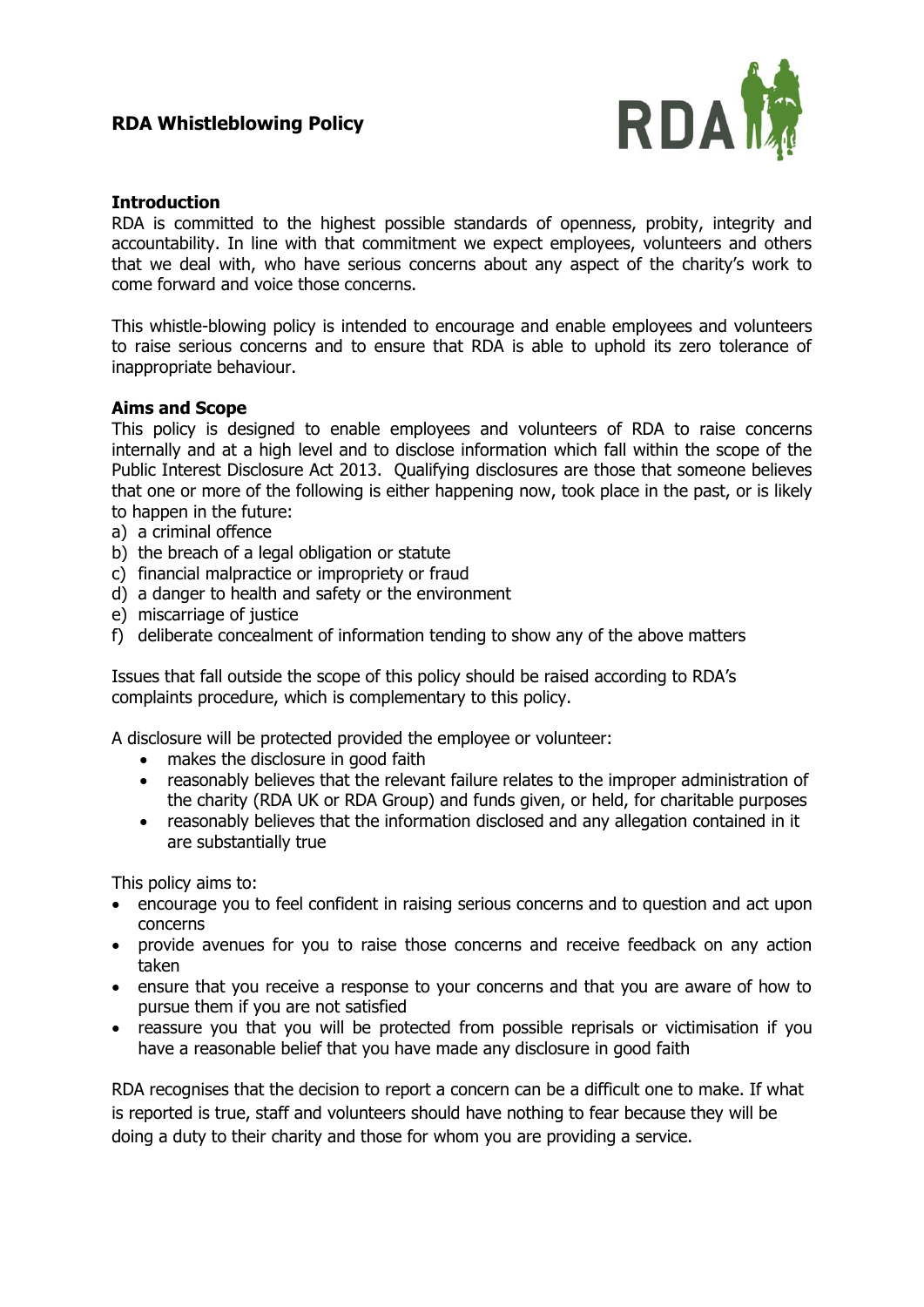RDA will not tolerate any harassment or victimisation of people making a disclosure (including informal pressures) and will take appropriate action to protect anyone who raises a concern in good faith.

# **Confidentiality**

RDA will treat all such disclosures in a confidential and sensitive manner. The identity of the individual making the allegation may be kept confidential so long as it does not hinder or frustrate any investigation. However, the investigation process may reveal the source of the information and the individual making the disclosure may need to provide a statement as part of the evidence required.

RDA will not, without the complainant's consent, knowingly disclose the identity of a complainant to anyone other than a person involved in the investigation.

## **Anonymous Allegations**

This policy encourages individuals to put their name to any disclosures they make. Concerns expressed anonymously are much less credible, but they may be considered at the discretion of the Association.

In exercising this discretion, the factors to be taken into account will include:

- The seriousness of the issues raised
- The credibility of the concern
- The likelihood of confirming the allegation from other attributable sources

#### **Untrue Allegations**

If an individual makes an allegation in good faith, which is not confirmed by subsequent investigation, no action will be taken against that individual. In making a disclosure the individual should exercise due care to ensure the accuracy of the information. If, however, an individual makes a frivolous, malicious or vexatious allegation, and particularly if he or she persists with making them, action may be taken against that individual.

## **How to raise a concern / timescales**

Concerns should be reported to a line manager or Group Chairman. This depends, however, on the seriousness and sensitivity of the issues involved and who is suspected of the malpractice. For example, if the allegation is about a Group Chair then concerns should be directed to the Chief Executive, (who is also the Monitoring Officer). Complaints against the Chief Executive should be passed to the Chair of the RDA Board. Complaints about a Board member should be made to the Chair. Complaints about the Chair should be made to the other members of the HR Committee

Concerns should be raised in writing. Anyone who wishes to make a written report should mention the following

- the background and history of the concern (giving relevant dates, names and positions of those who may be in a position to have contributed to the allegation);
- the specific reason for the concern; although no one is expected to prove beyond doubt the truth of an allegation, they will need to demonstrate to the person contacted that there are reasonable grounds for concern.

The concern should be reported at the earliest opportunity so that action can be taken.